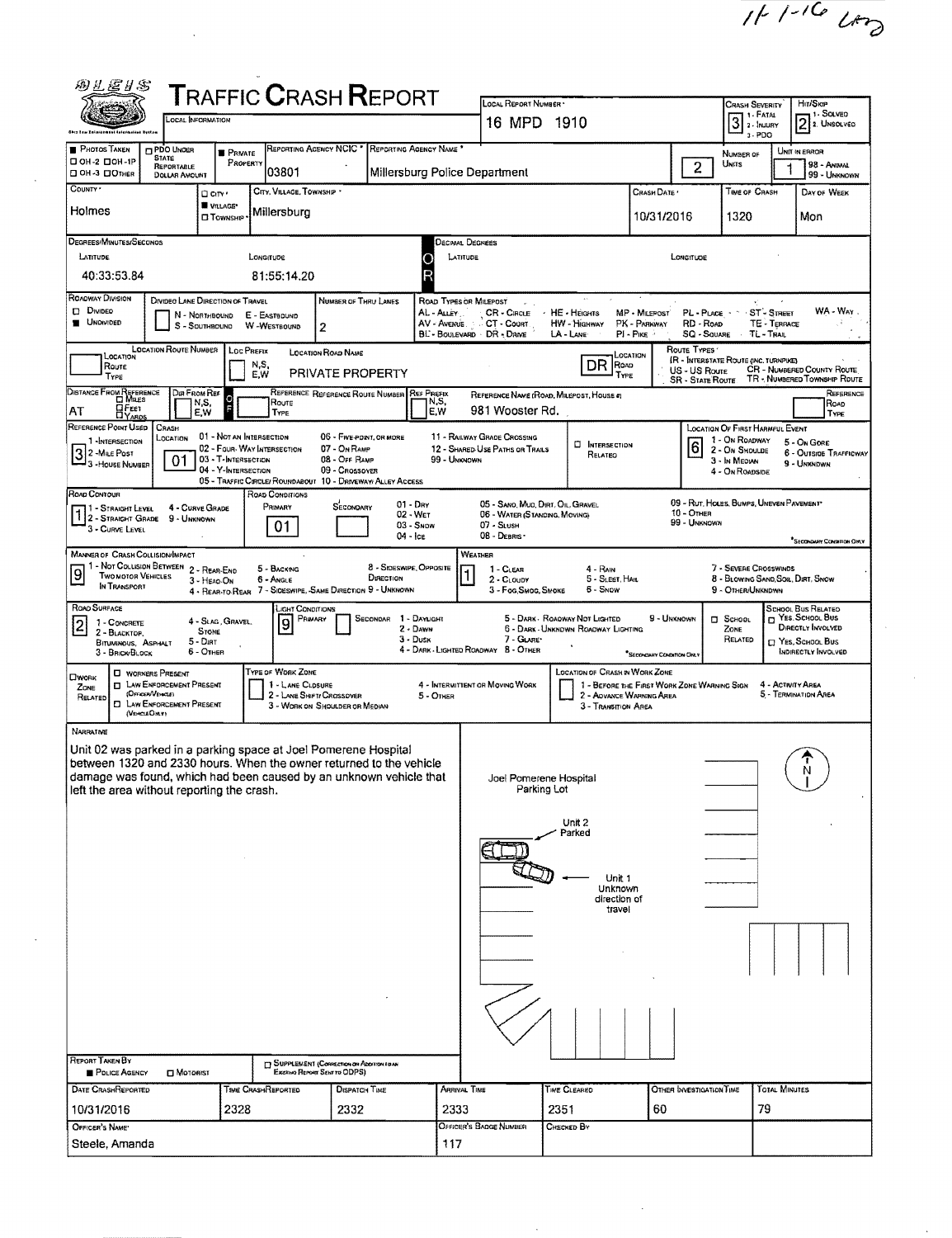|                                                                                                                                                                                                                                                                                                                                                                                                                                                                                                                         |                                                                                                                                                                                                                                                                                     | Unit                                                                                                                                                 |                              |                                                                                                                                                                            |                                                                                                                                                                                                                                                                                                               |                                                                                                                                                                                                                                                                                                                                                                                                                                                                                                                                                                                                                                            |                                                                                                                                                                                                                                                                                                                                                                                                                                                                                                                                                                                                                                                                                                                               |              |                                                                               |                                                        |               | LOCAL REPORT NUMBER                                                                                                                         |                                                                      |                                                                                                                                 |                                                 |                                                                                                                                                                                                                                                                            |                                                                  |  |
|-------------------------------------------------------------------------------------------------------------------------------------------------------------------------------------------------------------------------------------------------------------------------------------------------------------------------------------------------------------------------------------------------------------------------------------------------------------------------------------------------------------------------|-------------------------------------------------------------------------------------------------------------------------------------------------------------------------------------------------------------------------------------------------------------------------------------|------------------------------------------------------------------------------------------------------------------------------------------------------|------------------------------|----------------------------------------------------------------------------------------------------------------------------------------------------------------------------|---------------------------------------------------------------------------------------------------------------------------------------------------------------------------------------------------------------------------------------------------------------------------------------------------------------|--------------------------------------------------------------------------------------------------------------------------------------------------------------------------------------------------------------------------------------------------------------------------------------------------------------------------------------------------------------------------------------------------------------------------------------------------------------------------------------------------------------------------------------------------------------------------------------------------------------------------------------------|-------------------------------------------------------------------------------------------------------------------------------------------------------------------------------------------------------------------------------------------------------------------------------------------------------------------------------------------------------------------------------------------------------------------------------------------------------------------------------------------------------------------------------------------------------------------------------------------------------------------------------------------------------------------------------------------------------------------------------|--------------|-------------------------------------------------------------------------------|--------------------------------------------------------|---------------|---------------------------------------------------------------------------------------------------------------------------------------------|----------------------------------------------------------------------|---------------------------------------------------------------------------------------------------------------------------------|-------------------------------------------------|----------------------------------------------------------------------------------------------------------------------------------------------------------------------------------------------------------------------------------------------------------------------------|------------------------------------------------------------------|--|
|                                                                                                                                                                                                                                                                                                                                                                                                                                                                                                                         |                                                                                                                                                                                                                                                                                     |                                                                                                                                                      |                              |                                                                                                                                                                            |                                                                                                                                                                                                                                                                                                               |                                                                                                                                                                                                                                                                                                                                                                                                                                                                                                                                                                                                                                            |                                                                                                                                                                                                                                                                                                                                                                                                                                                                                                                                                                                                                                                                                                                               |              |                                                                               |                                                        |               |                                                                                                                                             |                                                                      | 16 MPD 1910                                                                                                                     |                                                 |                                                                                                                                                                                                                                                                            |                                                                  |  |
| UNIT NUMBER                                                                                                                                                                                                                                                                                                                                                                                                                                                                                                             |                                                                                                                                                                                                                                                                                     |                                                                                                                                                      |                              | OWNER NAME: LAST, FIRST, MIDDLE ( C) SAME AS DRIVER )                                                                                                                      |                                                                                                                                                                                                                                                                                                               |                                                                                                                                                                                                                                                                                                                                                                                                                                                                                                                                                                                                                                            |                                                                                                                                                                                                                                                                                                                                                                                                                                                                                                                                                                                                                                                                                                                               |              |                                                                               | OWNER PHONE NUMBER                                     |               |                                                                                                                                             |                                                                      | <b>DAMAGE SCALE</b>                                                                                                             |                                                 | DAMAGE AREA<br>FRONT                                                                                                                                                                                                                                                       |                                                                  |  |
| $\mathbf{1}$<br>OWNER ADDRESS: CITY, STATE, ZIP                                                                                                                                                                                                                                                                                                                                                                                                                                                                         |                                                                                                                                                                                                                                                                                     | UNKNOWN,,                                                                                                                                            | <b>OSAME AS DRIVER</b>       |                                                                                                                                                                            |                                                                                                                                                                                                                                                                                                               |                                                                                                                                                                                                                                                                                                                                                                                                                                                                                                                                                                                                                                            |                                                                                                                                                                                                                                                                                                                                                                                                                                                                                                                                                                                                                                                                                                                               |              |                                                                               |                                                        |               |                                                                                                                                             |                                                                      | 9                                                                                                                               |                                                 |                                                                                                                                                                                                                                                                            |                                                                  |  |
|                                                                                                                                                                                                                                                                                                                                                                                                                                                                                                                         |                                                                                                                                                                                                                                                                                     |                                                                                                                                                      |                              |                                                                                                                                                                            |                                                                                                                                                                                                                                                                                                               |                                                                                                                                                                                                                                                                                                                                                                                                                                                                                                                                                                                                                                            |                                                                                                                                                                                                                                                                                                                                                                                                                                                                                                                                                                                                                                                                                                                               |              |                                                                               |                                                        |               |                                                                                                                                             |                                                                      | 1 - NONE                                                                                                                        |                                                 | п                                                                                                                                                                                                                                                                          |                                                                  |  |
| UNKNOWN, OH<br>LP STATE LICENSE PLATE NUMBER                                                                                                                                                                                                                                                                                                                                                                                                                                                                            |                                                                                                                                                                                                                                                                                     |                                                                                                                                                      |                              |                                                                                                                                                                            |                                                                                                                                                                                                                                                                                                               | <b>VEHICLE IDENTIFICATION NUMBER</b>                                                                                                                                                                                                                                                                                                                                                                                                                                                                                                                                                                                                       |                                                                                                                                                                                                                                                                                                                                                                                                                                                                                                                                                                                                                                                                                                                               |              |                                                                               |                                                        |               | <b>BOCCUPANTS</b>                                                                                                                           |                                                                      | 2 - MINOR                                                                                                                       |                                                 |                                                                                                                                                                                                                                                                            |                                                                  |  |
|                                                                                                                                                                                                                                                                                                                                                                                                                                                                                                                         |                                                                                                                                                                                                                                                                                     |                                                                                                                                                      |                              |                                                                                                                                                                            |                                                                                                                                                                                                                                                                                                               |                                                                                                                                                                                                                                                                                                                                                                                                                                                                                                                                                                                                                                            |                                                                                                                                                                                                                                                                                                                                                                                                                                                                                                                                                                                                                                                                                                                               |              |                                                                               |                                                        |               |                                                                                                                                             | 1.                                                                   | 3 - FUNCTIONAL                                                                                                                  |                                                 | ₫                                                                                                                                                                                                                                                                          |                                                                  |  |
| <b>VEHICLE YEAR</b>                                                                                                                                                                                                                                                                                                                                                                                                                                                                                                     |                                                                                                                                                                                                                                                                                     | <b>VEHICLE MAKE</b>                                                                                                                                  |                              |                                                                                                                                                                            |                                                                                                                                                                                                                                                                                                               | <b>VEHICLE MODEL</b>                                                                                                                                                                                                                                                                                                                                                                                                                                                                                                                                                                                                                       |                                                                                                                                                                                                                                                                                                                                                                                                                                                                                                                                                                                                                                                                                                                               |              |                                                                               |                                                        | Vehicle Color |                                                                                                                                             |                                                                      | 4 - DISABLING                                                                                                                   |                                                 |                                                                                                                                                                                                                                                                            |                                                                  |  |
| 0<br>PROOF OF<br>$\Box$                                                                                                                                                                                                                                                                                                                                                                                                                                                                                                 |                                                                                                                                                                                                                                                                                     | Insurance Company                                                                                                                                    |                              |                                                                                                                                                                            |                                                                                                                                                                                                                                                                                                               | POLICY NUMBER                                                                                                                                                                                                                                                                                                                                                                                                                                                                                                                                                                                                                              |                                                                                                                                                                                                                                                                                                                                                                                                                                                                                                                                                                                                                                                                                                                               |              | Toweo By                                                                      |                                                        |               |                                                                                                                                             |                                                                      |                                                                                                                                 |                                                 | о                                                                                                                                                                                                                                                                          | ้ต                                                               |  |
| <b>INSURANCE</b><br>SHOWN                                                                                                                                                                                                                                                                                                                                                                                                                                                                                               |                                                                                                                                                                                                                                                                                     |                                                                                                                                                      |                              |                                                                                                                                                                            |                                                                                                                                                                                                                                                                                                               |                                                                                                                                                                                                                                                                                                                                                                                                                                                                                                                                                                                                                                            |                                                                                                                                                                                                                                                                                                                                                                                                                                                                                                                                                                                                                                                                                                                               |              |                                                                               |                                                        |               |                                                                                                                                             |                                                                      | 9 - UNKNOWN                                                                                                                     |                                                 | α                                                                                                                                                                                                                                                                          | Par                                                              |  |
| CARRIER NAME, ACORESS, CITY, STATE, ZIP                                                                                                                                                                                                                                                                                                                                                                                                                                                                                 |                                                                                                                                                                                                                                                                                     |                                                                                                                                                      |                              |                                                                                                                                                                            |                                                                                                                                                                                                                                                                                                               |                                                                                                                                                                                                                                                                                                                                                                                                                                                                                                                                                                                                                                            |                                                                                                                                                                                                                                                                                                                                                                                                                                                                                                                                                                                                                                                                                                                               |              |                                                                               |                                                        |               |                                                                                                                                             |                                                                      |                                                                                                                                 |                                                 |                                                                                                                                                                                                                                                                            | <b>CARRIER PHONE</b>                                             |  |
| US DOT                                                                                                                                                                                                                                                                                                                                                                                                                                                                                                                  |                                                                                                                                                                                                                                                                                     | VEHICLE WEIGHT GVWR/GCWR                                                                                                                             |                              |                                                                                                                                                                            |                                                                                                                                                                                                                                                                                                               | CARGO BODY TYPE<br>01 - No CARGO BODY TYPE/NOT APPLICABL 09 - POLE                                                                                                                                                                                                                                                                                                                                                                                                                                                                                                                                                                         |                                                                                                                                                                                                                                                                                                                                                                                                                                                                                                                                                                                                                                                                                                                               |              |                                                                               |                                                        |               | <b>TRAFFICWAY DESCRIPTION</b>                                                                                                               |                                                                      | 11 - Two Way, Not Divided                                                                                                       |                                                 |                                                                                                                                                                                                                                                                            |                                                                  |  |
| HM Placaro ID NO.                                                                                                                                                                                                                                                                                                                                                                                                                                                                                                       |                                                                                                                                                                                                                                                                                     |                                                                                                                                                      | 2 - 10.001 To 26.000 K Las   | 1 - LESS THAN OR EQUAL TO 10K LBS<br>3 - MORE THAN 26,000K Las.                                                                                                            | 99                                                                                                                                                                                                                                                                                                            | 02 - Bus/Van (9-15 Seats, Inc Driver)<br>03 - Bus (16+ Seats, Inc Driver)                                                                                                                                                                                                                                                                                                                                                                                                                                                                                                                                                                  |                                                                                                                                                                                                                                                                                                                                                                                                                                                                                                                                                                                                                                                                                                                               |              | 10 - CARGO TANK<br>11 - FLAT BED                                              |                                                        |               |                                                                                                                                             |                                                                      | 2 - Two-Way, Not Divideo, Continuous LEFT TURN LANE                                                                             |                                                 |                                                                                                                                                                                                                                                                            | 3 - T WO-WAY, DIVIDEO, UNPROTECTEO(PAINTEO OR GRASS > FT.) MEDIA |  |
|                                                                                                                                                                                                                                                                                                                                                                                                                                                                                                                         |                                                                                                                                                                                                                                                                                     |                                                                                                                                                      |                              |                                                                                                                                                                            |                                                                                                                                                                                                                                                                                                               | 04 - VEHICLE TOWING ANOTHER VEHICLE<br>05 - Logging                                                                                                                                                                                                                                                                                                                                                                                                                                                                                                                                                                                        |                                                                                                                                                                                                                                                                                                                                                                                                                                                                                                                                                                                                                                                                                                                               |              | 12 - Duwe<br>13 - CONCRETE MOLER                                              |                                                        |               |                                                                                                                                             |                                                                      | 4 - Two-Way, Divideo, Positive Median Barrier<br>5 - ONE-WAY TRAFFICWAY                                                         |                                                 |                                                                                                                                                                                                                                                                            |                                                                  |  |
|                                                                                                                                                                                                                                                                                                                                                                                                                                                                                                                         | <b>HM CLASS</b><br>NUMBER                                                                                                                                                                                                                                                           | RELATED<br>о                                                                                                                                         | HAZARDOUS MATERIAL           |                                                                                                                                                                            |                                                                                                                                                                                                                                                                                                               | 06 - INTERMODAL CONTAINER CHASIS<br>07 - CARGO VAN ENGLOSED BOX                                                                                                                                                                                                                                                                                                                                                                                                                                                                                                                                                                            |                                                                                                                                                                                                                                                                                                                                                                                                                                                                                                                                                                                                                                                                                                                               |              | 14 - AUTO TRANSPORTER<br>15 - GARBAGE/REFUSE                                  |                                                        |               | <b>HIT / SKIP UNIT</b>                                                                                                                      |                                                                      |                                                                                                                                 |                                                 |                                                                                                                                                                                                                                                                            |                                                                  |  |
|                                                                                                                                                                                                                                                                                                                                                                                                                                                                                                                         |                                                                                                                                                                                                                                                                                     |                                                                                                                                                      |                              | Type or Use                                                                                                                                                                |                                                                                                                                                                                                                                                                                                               | 08 - GRAIN, CHIPS, GRAVEL<br>UNIT TYPE                                                                                                                                                                                                                                                                                                                                                                                                                                                                                                                                                                                                     |                                                                                                                                                                                                                                                                                                                                                                                                                                                                                                                                                                                                                                                                                                                               |              | 99 - OTHER/UNKNOWN                                                            |                                                        |               |                                                                                                                                             |                                                                      |                                                                                                                                 |                                                 |                                                                                                                                                                                                                                                                            |                                                                  |  |
| NON-MOTORIST LOCATION PRIOR TO IMPACT<br>01 - INTERSECTION - MARKED CROSSWAL<br>02 - Intersection No Crosswalk<br>03 - INTERSECTION OTHER<br>1 - PERSONAL<br>04 - MIDBLOCK - MARKED CROSSWALK<br>2 - COMMERCIAL<br>05 - TRAVEL LANE - OTHER LOCATION<br>06 - BICYCLE LANE<br>3 - GOVERNMENT<br>07 - SHOULDER/ROADSIDE<br>08 - Sidewalk<br>09 - Median/Crossing Island<br><b>TI IN EMERGENCY</b><br>10 - DRIVE WAY ACCESS<br>RESPONSE<br>11 - SHARED-USE PATH OR TRAIL<br>12 - NON-TRAFFICWAY AREA<br>99 - OTHER/UNKNOWN |                                                                                                                                                                                                                                                                                     |                                                                                                                                                      |                              |                                                                                                                                                                            |                                                                                                                                                                                                                                                                                                               | PASSENGER VEHICLES (LESS THAN 9 PASSENGERS MED/HEAVY TRUCKS OR COMBO UNITS > 10KLBS BUS/VAN/LIMO(9 OR MORE INCLUDING DRIVER)<br>99<br>01 - Sub-Compact<br>02 - COMPACT<br>14 - SINGLE UNIT TRUCK ; 3+ AXLES<br>99 - UNKNOWN 03 - MIO SIZE<br>15 - SINGLE UNIT TRUCK / TRAILER<br>or Hit/Skip<br>04 - FULL SIZE<br>16 - TRUCK/TRACTOR (BOBTAIL)<br>05 - Mentvan<br>17 - TRACTOR/SEMI-TRALER<br>06 - Sport Utility Vehicle<br>18 - TRACTOR/DOUBLE<br>07 - Pickup<br>19 - TRACTOR/TRIPLES<br>$08 - V_{AN}$<br>20 - OTHER MEDIHEAVY VEHICLE<br>09 - MOTORCYCLE<br>10 - MOTORIZED BICYCLE<br>11 - SNOWMOBLE/ATV<br>12 - OTHER PASSENGER VEHICLE |                                                                                                                                                                                                                                                                                                                                                                                                                                                                                                                                                                                                                                                                                                                               |              |                                                                               |                                                        |               |                                                                                                                                             | HAS HM PLACARD                                                       |                                                                                                                                 | Non-Motoriet                                    | 13 - SINGLE UNIT TRUCK OR VAN ZAXLE, 6 TIRES 21 - BUS/VAN (9-15 SEATS, INC DRIVER)<br>22 - BUS (16+ Seats, Inc Driver)<br>23 - ANIMAL WITH RIDER<br>24 - ANIMAL WITH BUGGY, WAGON, SURREY<br>25 - BICYCLE/PEDACYCLIST<br>26 - Pedestrian/Skater<br>27 - OTHER NON-MOTORIST |                                                                  |  |
| SPECIAL FUNCTION 01 - NONE                                                                                                                                                                                                                                                                                                                                                                                                                                                                                              | 02 - Taxi<br>05 - Bus - Transit<br>06 - Bus - Charter<br>07 - Bus - SHUTTLE<br>08 - Bus - OTHER                                                                                                                                                                                     | 03 - RENTAL TRUCK (OVER 10KLBS)<br>04 - Bus - SCHOOL (PUBLIC DR PRIVATE) 12 - MILITARY                                                               |                              | 09 - AMBULANCE<br>$10 -$ Fine<br>11 - HIGHWAY/MAINTENANCE<br>13 - Pouce<br>14 - PUBLIC UTILITY<br>15 - OTHER GOVERNMENT<br>16 - CONSTRUCTION EOP.                          | 17 - FARM VEHICLE<br>MOST DAMAGED AREA<br>18 - FARM EOUIPMENT<br>01 - NONE<br>99<br>19 - MOTORHOME<br>02 - CENTER FRONT<br>20 - Golf Cart<br>03 - RIGHT FRONT<br>$21 -$ Train<br>IMPACT ARE 04 - RIGHT SIDE<br>22 - OTHER (EXPLANUM NARRATIVE)<br>05 - RIGHT REAR<br>99<br>06 - REAR CENTER<br>07 - LEFT REAR |                                                                                                                                                                                                                                                                                                                                                                                                                                                                                                                                                                                                                                            |                                                                                                                                                                                                                                                                                                                                                                                                                                                                                                                                                                                                                                                                                                                               |              |                                                                               |                                                        |               | 08 - LEFT SIDE<br>09 - LEFT FRONT<br>10 - TOP AND WINDOWS<br>11 - UNDERCARRIAGE<br>12 - LOAO/TRAKER<br>13 - TOTAL (ALL AREAS)<br>14 - OTHER |                                                                      | 99 - UNKNOWN                                                                                                                    |                                                 | ACTION<br>1 - Non-CONTACT<br>3<br>2 - Non-Collision<br>3 - STRIKING<br>4 - STRUCK<br>5 - STRIKNG/STRUCK<br>9 - UNKNOWN                                                                                                                                                     |                                                                  |  |
| PRE- CRASH ACTIONS<br>99<br>99 - UNKNOWN                                                                                                                                                                                                                                                                                                                                                                                                                                                                                |                                                                                                                                                                                                                                                                                     | MOTORIST<br>01 - STRAIGHT AHEAD<br>02 - BACKING<br>03 - Changing Lanes<br>04 - Overtaking/Passing<br>05 - MAKING RIGHT TURN<br>06 - MAKING LEFT TURN |                              | 07 - MAKING U-TURN<br>08 - ENTERING TRAFFIC LANE<br>09 - LEAVING FRAFFIC LANE<br>10 - PARKEO<br>11 - SLOWING OR STOPPED IN TRAFFIC<br>12 - DRIVERLESS                      |                                                                                                                                                                                                                                                                                                               |                                                                                                                                                                                                                                                                                                                                                                                                                                                                                                                                                                                                                                            | 13 - Negotiating a Curve<br>14 - OTHER MOTORIST ACTIO                                                                                                                                                                                                                                                                                                                                                                                                                                                                                                                                                                                                                                                                         |              | Non-Motorist                                                                  | I / - Working<br>18 - PUSHING VEHICLE<br>20 - STANDING |               | 15 - ENTERING OR CROSSING SPECIFIED LOCATIO<br>16 - WALKING, RUNNING, JOGGING, PLAYING, CYCLING<br>19 - APPROACHING OR LEAVING VEHICLE      |                                                                      |                                                                                                                                 |                                                 | 21 - OTHER NON-MOTORIST ACTION                                                                                                                                                                                                                                             |                                                                  |  |
| <b>CONTRIBUTING CIRCUMSTANCE</b><br>PRIMARY                                                                                                                                                                                                                                                                                                                                                                                                                                                                             |                                                                                                                                                                                                                                                                                     | MOTORIST                                                                                                                                             |                              |                                                                                                                                                                            |                                                                                                                                                                                                                                                                                                               |                                                                                                                                                                                                                                                                                                                                                                                                                                                                                                                                                                                                                                            |                                                                                                                                                                                                                                                                                                                                                                                                                                                                                                                                                                                                                                                                                                                               | NON-MOTORIST |                                                                               |                                                        |               |                                                                                                                                             |                                                                      | VEHICLE DEFECTS                                                                                                                 | 01 - TURN SIGNALS                               |                                                                                                                                                                                                                                                                            |                                                                  |  |
| 99<br>SECONDARY                                                                                                                                                                                                                                                                                                                                                                                                                                                                                                         | $01 - None$<br>02 - FAILURE TO YIELD<br>03 - RAN REO LIGHT<br>04 - RAN STOP SIGN<br>05 - Excesoso Speso Limit<br>06 - UNSAFE SPEED<br>07 - IMPROPER TURN<br>08 - LEFT OF CENTER<br>09 - FOLLOWED TOO CLOSELY/ACDA<br>99 - UNKNOWN<br>10 - IMPROPER LANE CHANGE<br>(Passing/Off Road |                                                                                                                                                      |                              |                                                                                                                                                                            |                                                                                                                                                                                                                                                                                                               |                                                                                                                                                                                                                                                                                                                                                                                                                                                                                                                                                                                                                                            | 11 - IMPROPER BACKING<br>22 - None<br>12 - IMPROPER START FROM PARKED POSITION<br>23 - IMPROPER CROSSING<br>13 - STOPPED OR PARKED LLEGALLY<br>24 - DARTING<br>14 - Operating Vehicle in Negligent Manner<br>25 - LYING ANO/OR LLEGALLY IN ROADWAY<br>15 - Swering to Avoid (Due to External Conditions)<br>26 - FALURE TO YIELD RIGHT OF WAY<br>16 - WRONG SIDE/WRONG WAY<br>27 - Not Visible (DARK Clothing)<br>17 - FALURE TO CONTROL<br>28 - INATTENTIVE<br>18 - Vision Oastruction<br>29 - FAILURE TO OBEY TRAFFIC SIGNS<br>19 - OPERATING DEFECTIVE EQUIPMENT<br>/SIGNALS/OFFICER<br>20 - LOAD SHIFTING/FALLING/SPILLING<br>30 - WRONG SIDE OF THE ROAD<br>21 - OTHER IMPROPER ACTION<br>31 - OTHER NON-MOTORIST ACTION |              |                                                                               |                                                        |               |                                                                                                                                             |                                                                      |                                                                                                                                 | 03 - TAIL LAMPS<br>04 - BRAKES<br>05 - STEERING | 02 - HEAD LAMPS<br>06 - THE BLOWOUT<br>07 - WORN OR SLICK TIRES<br>08 - TRALER EQUIPMENT DEFECTIVE<br>09 - Motor Trouble<br>10 - DISABLED FROM PRIOR ACCIDENT<br>11 - OTHER DEFECTS                                                                                        |                                                                  |  |
| <b>SEQUENCE OF EVENTS</b><br>21<br>Finst<br>Harmful.<br>Event                                                                                                                                                                                                                                                                                                                                                                                                                                                           |                                                                                                                                                                                                                                                                                     | Most<br><b>HARMFUL</b><br>EVENT                                                                                                                      |                              | 6<br>99 - UNKNOWN                                                                                                                                                          |                                                                                                                                                                                                                                                                                                               | NON-COLLISION EVENTS<br>01 - Overturn/Rollover<br>02 - FIRE/EXPLOSION<br>03 - IMMERSION<br>04 - JACKKNIFE<br>05 - CARGO/EQUIPMENT LOSS OR SHIFT 09 - RAN OFF ROAD LEFT                                                                                                                                                                                                                                                                                                                                                                                                                                                                     |                                                                                                                                                                                                                                                                                                                                                                                                                                                                                                                                                                                                                                                                                                                               |              | 06 - EQUIPMENT FAILURE<br>07 - SEPARATION OF UNITS<br>08 - RAN OFF ROAD RIGHT | (BLOWN TIRE, BRAKE FAALURE, ETC)                       |               |                                                                                                                                             |                                                                      | 10 - Cross MEOIAN<br>11 - Cross CENTER LINE<br>OPPOSITE DIRECTION OF TRAVEL<br>12 - DOWNHAL RUNAWAY<br>13 - OTHER NON-COLLISION |                                                 |                                                                                                                                                                                                                                                                            |                                                                  |  |
| 14 - PEDESTRIAN<br>15 - PEDALCYCLE<br>16 - RAILWAY VEHICLE (TRAN. ENGINE)<br>17 - ANIMAL - FARM<br>18 - Animal Deer<br>19 - ANIMAL OTHER<br>20 - MOTOR VEHICLE IN TRANSPORT                                                                                                                                                                                                                                                                                                                                             |                                                                                                                                                                                                                                                                                     | COLLISION WITH PERSON, VEHICLE OR OBJECT NOT FIXED                                                                                                   | <b>MOTOR VEHICLE</b>         | 21 - PARKED MOTOR VEHICLE<br>22 - WORK ZONE MAINTENANCE EQUIPMENT<br>23 - STRUCK BY FALLING, SHIFTING CARGO<br>OR ANYTHING SET IN MOTION BY A<br>24 - OTHER MOVABLE OBJECT |                                                                                                                                                                                                                                                                                                               | COLLISION WITH FIXED, OBJECT<br>25 - IMPACT ATTENUATOR/CRASH CUSHION 3 - MEDIAN CABLE BARRIER<br>26 - BRIDGE OVERHEAD STRUCTURE<br>34 - Median Guardrail Barrier<br>27 - BRIDGE PIER OR ABUTMENT<br>35 - MEDIAN CONCRETE BARRIER<br>28 - BRIDGE PARAPET<br>36 - MEDIAN OTHER BARRIER<br>29 - BRIDGE RAIL<br>37 - TRAFFIC SIGN POST<br>30 - GUARDRAIL FACE<br>38 - OVERHEAD SIGN POST<br>31 - GUARDRAILENO<br>39 - LIGHT/LUMINARIES SUPPORT<br>32 - PORTABLE BARRIER<br>40 - UTILITY POLE                                                                                                                                                   |                                                                                                                                                                                                                                                                                                                                                                                                                                                                                                                                                                                                                                                                                                                               |              |                                                                               |                                                        |               |                                                                                                                                             | 42 - CULVERT<br>43 - Cuna<br>44 - Олсн<br>46 - FENCE<br>47 - MAILBOX | 41 - OTHER POST, POLE<br>OR SUPPORT<br>45 - EMBANKMENT                                                                          |                                                 | <b>48 - TREE</b><br>49 - FIRE HYDRANT<br>50 - WORK ZONE MAINTENANCE<br>EQUIPMENT<br>51 - WALL, BUILDING, TUNNEL<br>52 - Other Fixed Object                                                                                                                                 |                                                                  |  |
| UNIT SPEED<br>3<br><b>CJ STATED</b><br><b>ESTIMATED</b>                                                                                                                                                                                                                                                                                                                                                                                                                                                                 |                                                                                                                                                                                                                                                                                     | Posted SPEED                                                                                                                                         | <b>TRAFFIC CONTROL</b><br>01 | 01 - No Controls<br>02 - S TOP SIGN<br>03 - YIELD SIGN<br>04 - TRAFFIC SIGNAL<br>05 - TRAFFIC FLASHERS<br>06 - SCHOOL ZONE                                                 |                                                                                                                                                                                                                                                                                                               | 07 - RAILROAD CROSSBUCKS<br>08 - RALROAD FLASHERS<br>09 - RALROAD GATES<br>10 - COSTRUCTION BARRICADE 16 - NOT REPORTED<br>11 - PERSON (FLAGGER, OFFICER<br>12 - PAVEMENT MARKINGS                                                                                                                                                                                                                                                                                                                                                                                                                                                         |                                                                                                                                                                                                                                                                                                                                                                                                                                                                                                                                                                                                                                                                                                                               | 15 - О тнев  | 13 - CROSSWALK LINES<br>14 - W ALK/DON'T WALK                                 |                                                        | FROM          | UNIT DIRECTION<br>To<br>9                                                                                                                   | 9                                                                    | 1 - North<br>$2 -$ South<br>$3 - EAST$<br>4 - West                                                                              |                                                 | 5 - Northeast<br>6 - NORTHWEST<br>7 - SOUTHEAST<br>8 - SOUTHWEST                                                                                                                                                                                                           | 9 - UNKNOWN                                                      |  |
|                                                                                                                                                                                                                                                                                                                                                                                                                                                                                                                         |                                                                                                                                                                                                                                                                                     |                                                                                                                                                      |                              |                                                                                                                                                                            |                                                                                                                                                                                                                                                                                                               |                                                                                                                                                                                                                                                                                                                                                                                                                                                                                                                                                                                                                                            |                                                                                                                                                                                                                                                                                                                                                                                                                                                                                                                                                                                                                                                                                                                               |              |                                                                               |                                                        |               |                                                                                                                                             |                                                                      |                                                                                                                                 |                                                 |                                                                                                                                                                                                                                                                            |                                                                  |  |

 $\mathcal{A}^{\mathcal{A}}$ 

 $\sim 10^6$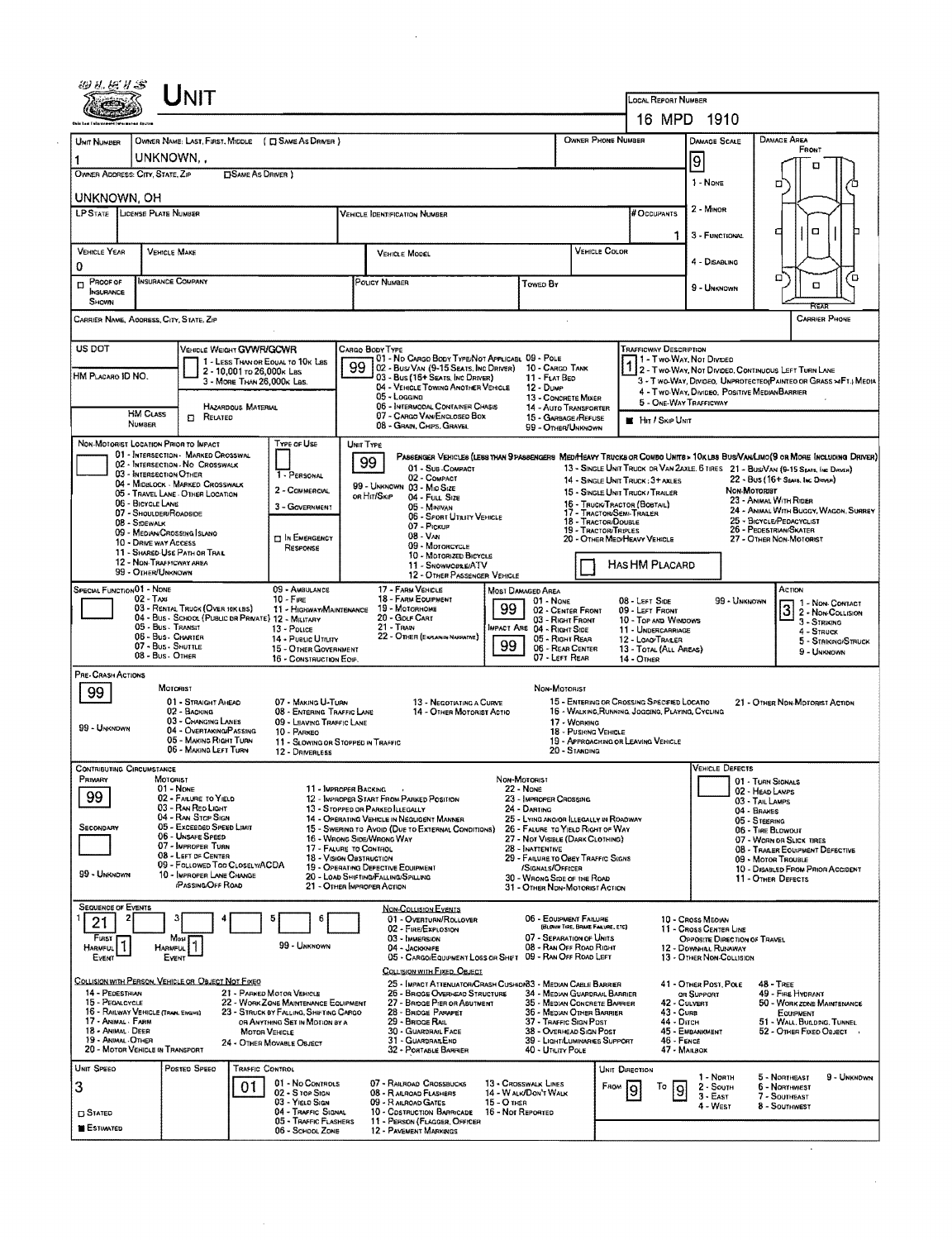| 四丛丛り写                                                                                                                       |                                                                                     | JNIT                                                                  |                            |                                                                          |                                                                                     |                                                                                                         |                              |                                                                       |                                  |                      |                                                                  |                                                        |                                                        |                                                                                                                                                                                                                   |             |  |  |
|-----------------------------------------------------------------------------------------------------------------------------|-------------------------------------------------------------------------------------|-----------------------------------------------------------------------|----------------------------|--------------------------------------------------------------------------|-------------------------------------------------------------------------------------|---------------------------------------------------------------------------------------------------------|------------------------------|-----------------------------------------------------------------------|----------------------------------|----------------------|------------------------------------------------------------------|--------------------------------------------------------|--------------------------------------------------------|-------------------------------------------------------------------------------------------------------------------------------------------------------------------------------------------------------------------|-------------|--|--|
|                                                                                                                             |                                                                                     |                                                                       |                            |                                                                          |                                                                                     |                                                                                                         |                              |                                                                       |                                  |                      | <b>LOCAL REPORT NUMBER</b>                                       | 16 MPD 1910                                            |                                                        |                                                                                                                                                                                                                   |             |  |  |
|                                                                                                                             |                                                                                     |                                                                       |                            |                                                                          |                                                                                     |                                                                                                         |                              |                                                                       |                                  |                      |                                                                  |                                                        |                                                        |                                                                                                                                                                                                                   |             |  |  |
| <b>UNIT NUMBER</b>                                                                                                          |                                                                                     |                                                                       |                            | OWNER NAME: LAST, FIRST, MIDDLE ( C SAME AS DRIVER )                     |                                                                                     |                                                                                                         |                              |                                                                       | OWNER PHONE NUMBER               |                      |                                                                  | <b>DAMAGE SCALE</b>                                    |                                                        | <b>DAMAGE AREA</b><br>FRONT                                                                                                                                                                                       |             |  |  |
| $\overline{2}$<br>OWNER ADDRESS: CITY, STATE, ZIP                                                                           |                                                                                     | Rodgers, Lorie, B                                                     | <b>OSAME AS DRIVER</b> )   |                                                                          |                                                                                     |                                                                                                         |                              |                                                                       | 330-234-6881                     |                      |                                                                  | Ī2                                                     |                                                        | а                                                                                                                                                                                                                 |             |  |  |
|                                                                                                                             | 513 Woodland Ave., Wooster, OH, 44691                                               |                                                                       |                            |                                                                          |                                                                                     |                                                                                                         |                              |                                                                       |                                  |                      |                                                                  |                                                        |                                                        | о                                                                                                                                                                                                                 |             |  |  |
|                                                                                                                             | LP STATE LICENSE PLATE NUMBER<br># Occupants<br><b>VEHICLE IDENTS CATION NUMBER</b> |                                                                       |                            |                                                                          |                                                                                     |                                                                                                         |                              |                                                                       |                                  |                      |                                                                  |                                                        |                                                        |                                                                                                                                                                                                                   |             |  |  |
| он                                                                                                                          |                                                                                     |                                                                       |                            |                                                                          |                                                                                     |                                                                                                         |                              |                                                                       |                                  |                      |                                                                  | 3 - FUNCTIONAL                                         |                                                        | ο<br>а                                                                                                                                                                                                            |             |  |  |
| <b>VEHICLE YEAR</b>                                                                                                         | GPS4820<br><b>VEHICLE MAKE</b>                                                      |                                                                       |                            |                                                                          |                                                                                     | 1HGCP2F8XAA156321<br><b>VEHICLE MODEL</b>                                                               |                              |                                                                       |                                  | <b>VEHICLE COLOR</b> | 0                                                                |                                                        |                                                        |                                                                                                                                                                                                                   |             |  |  |
| 2010                                                                                                                        | Honda                                                                               |                                                                       |                            |                                                                          |                                                                                     | Accord                                                                                                  |                              |                                                                       | GRY                              |                      |                                                                  | 4 - DISABLING                                          |                                                        |                                                                                                                                                                                                                   |             |  |  |
| PROOF OF<br>п<br>INSURANCE                                                                                                  | <b>INSURANCE COMPANY</b>                                                            |                                                                       |                            |                                                                          |                                                                                     | POLICY NUMBER                                                                                           |                              | Towed BY                                                              |                                  |                      |                                                                  | 9 - UNKNOWN                                            |                                                        | $\Box$                                                                                                                                                                                                            | ้ต          |  |  |
| SHOWN                                                                                                                       |                                                                                     | <b>Taylor Agency</b>                                                  |                            |                                                                          |                                                                                     | PV 3400468731-5                                                                                         |                              |                                                                       |                                  |                      |                                                                  |                                                        |                                                        | REAR                                                                                                                                                                                                              |             |  |  |
| CARRIER NAME, ADDRESS, CITY, STATE, ZIP                                                                                     |                                                                                     |                                                                       |                            |                                                                          |                                                                                     |                                                                                                         |                              |                                                                       |                                  |                      |                                                                  |                                                        |                                                        | <b>CARRIER PHONE</b>                                                                                                                                                                                              |             |  |  |
| US DOT                                                                                                                      |                                                                                     | VEHICLE WEIGHT GVWR/GCWR                                              |                            |                                                                          |                                                                                     | CARGO BODY TYPE                                                                                         |                              |                                                                       |                                  |                      | <b>TRAFFICWAY DESCRIPTION</b>                                    |                                                        |                                                        |                                                                                                                                                                                                                   |             |  |  |
|                                                                                                                             |                                                                                     |                                                                       | 2 - 10,001 to 26,000k Las  | 1 - LESS THAN OR EQUAL TO 10K LBS                                        | 01                                                                                  | 101 - No CARGO BODY TYPE/NOT APPLICABL 09 - POLE<br>02 - Busi Van (9-15 Seats, Inc Driver)              |                              | 10 - CARGO TANK                                                       |                                  |                      |                                                                  | 1 - Two-Way, Not Divideo                               |                                                        | 2 - Two-Way, Not Divided, Continuous LEFT TURN LANE                                                                                                                                                               |             |  |  |
| HM PLACARD ID NO.                                                                                                           |                                                                                     |                                                                       | 3 - MORE THAN 26,000K LBS. |                                                                          |                                                                                     | 03 - Bus (16+ Seats, Inc Driver)<br>04 - VEHICLE TOWING ANOTHER VEHICLE                                 |                              | 11 - FLAT BEO<br>12 - Dump                                            |                                  |                      |                                                                  | 4 - Two-WAY, DIVIDED, POSITIVE MEDIAN BARRIER          |                                                        | 3 - Two-Way, Divided. Unprotected(Painted or Grass >4FT.) Media                                                                                                                                                   |             |  |  |
|                                                                                                                             |                                                                                     |                                                                       | <b>HAZAROOUS MATERIAL</b>  |                                                                          |                                                                                     | 05 - Logging<br>06 - INTERMODAL CONTAINER CHASIS                                                        |                              | 13 - CONCRETE MIXER<br>14 - AUTO TRANSPORTER                          |                                  |                      | 5 - ONE-WAY TRAFFICWAY                                           |                                                        |                                                        |                                                                                                                                                                                                                   |             |  |  |
|                                                                                                                             | <b>HM Cuss</b><br>NUMBER                                                            | <b>CI RELATED</b>                                                     |                            |                                                                          |                                                                                     | 07 - CARGO VAN ENCLOSED BOX<br>08 - GRAN, CHIPS, GRAVEL                                                 |                              | 15 - GARBAGE / REFUSE<br>99 - OTHER/UNKNOWN                           |                                  |                      | <b>CI Hit / Skip Unit</b>                                        |                                                        |                                                        |                                                                                                                                                                                                                   |             |  |  |
| NON-MOTORIST LOCATION PRIOR TO IMPACT                                                                                       |                                                                                     |                                                                       |                            | Type of Use                                                              | UNIT TYPE                                                                           |                                                                                                         |                              |                                                                       |                                  |                      |                                                                  |                                                        |                                                        |                                                                                                                                                                                                                   |             |  |  |
|                                                                                                                             |                                                                                     | 01 - INTERSECTION - MARKED CROSSWAL<br>02 - INTERSECTION NO CROSSWALK |                            | 1                                                                        | 03                                                                                  | 01 - Sub COMPACT                                                                                        |                              |                                                                       |                                  |                      |                                                                  |                                                        |                                                        | PASSENGER VEHICLES (LESS THAN SPASSENGERS MED/HEAVY TRUCKS OR COMBO UNITS > 10X LBS BUS/VAN/LIMO(S OR MORE INCLUDING DRIVER)<br>13 - SINGLE UNIT TRUCK OR VAN ZAXLE, 6 TRES 21 - BUS/VAN (9-15 SEATS, INC DRIVER) |             |  |  |
|                                                                                                                             | 03 - INTERSECTION OTHER                                                             | 04 - MIDBLOCK - MARKED CROSSWALK                                      |                            | 1 - PERSONAL                                                             |                                                                                     | 02 - COMPACT<br>99 - UNKNOWN 03 - MID SIZE                                                              |                              |                                                                       |                                  |                      | 14 - SINGLE UNIT TRUCK; 3+ AXLES                                 |                                                        | <b><i>Now Motoriat</i></b>                             | 22 - Bus (16+ Sears, Inc Driver)                                                                                                                                                                                  |             |  |  |
|                                                                                                                             | 06 - BICYCLE LANE                                                                   | 05 - TRAVEL LANE - OTHER LOCATION                                     |                            | 2 - COMMERCIAL<br>3 - GOVERNMENT                                         |                                                                                     | on Hir/Skip<br>04 - Futt Size<br>05 - MINIVAN                                                           |                              |                                                                       |                                  |                      | 15 - SINGLE UNIT TRUCK / TRAILER<br>16 - Truck/Tractor (Bobtar.) |                                                        |                                                        | 23 - ANIMAL WITH RIDER<br>24 - ANIMAL WITH BUGGY, WAGON, SURREY                                                                                                                                                   |             |  |  |
|                                                                                                                             | 07 - SHOULDER/ROADSIDE<br>08 - Sidewalk                                             |                                                                       |                            |                                                                          |                                                                                     | 06 - Sport Utility Vehicle<br>07 - Pickup                                                               |                              |                                                                       | 18 - TRACTOR/DOUBLE              |                      | 17 - TRACTOR/SEMI-TRAILER                                        |                                                        |                                                        | 25 - BICYCLE/PEOACYCLIST<br>26 - PEDESTRIAN/SKATER                                                                                                                                                                |             |  |  |
|                                                                                                                             | 10 - DRIVE WAY ACCESS                                                               | 09 - MEOIAN CROSSING SLAND                                            |                            | <b>D</b> IN EMERGENCY<br>RESPONSE                                        | 19 - TRACTOR/TRIPLES<br>08 - VAN<br>20 - OTHER MEDIMEAVY VEHICLE<br>09 - MOTORCYCLE |                                                                                                         |                              |                                                                       |                                  |                      |                                                                  |                                                        |                                                        | 27 - OTHER NON-MOTORIST                                                                                                                                                                                           |             |  |  |
| 11 - SHARED-USE PATH OR TRAS.<br>10 - MOTORIZEO BICYCLE<br>12 - NON-TRAFFICWAY AREA<br>HASHM PLACARD<br>11 - SNOWMOBILE/ATV |                                                                                     |                                                                       |                            |                                                                          |                                                                                     |                                                                                                         |                              |                                                                       |                                  |                      |                                                                  |                                                        |                                                        |                                                                                                                                                                                                                   |             |  |  |
| SPECIAL FUNCTION 01 - NONE                                                                                                  | 99 - OTHER/UNKNOWN                                                                  |                                                                       |                            | 09 - AMBULANCE                                                           |                                                                                     | 17 - FARM VEHICLE                                                                                       | 12 - OTHER PASSENGER VEHICLE | MOST DAMAGEO AREA                                                     |                                  |                      |                                                                  |                                                        |                                                        | Action                                                                                                                                                                                                            |             |  |  |
| 01                                                                                                                          | 02 - Taxi                                                                           | 03 - RENTAL TRUCK (OVER 10K LBS)                                      |                            | $10 -$ Fire<br>11 - HIGHWAY/MAINTENANCE                                  |                                                                                     | 18 - FARM EQUIPMENT<br>19 - Мотовноме                                                                   | 07                           | 01 - NONE<br>02 - CENTER FRONT                                        |                                  |                      | 08 - LEFT SIDE<br>09 - LEFT FRONT                                |                                                        | 99 - UNKNOWN                                           | 1 - Non-Contact                                                                                                                                                                                                   |             |  |  |
|                                                                                                                             | 05 - Bus - Transit                                                                  | 04 - Bus - SCHOOL (PUBLIC OR PRIVATE) 12 - MILITARY                   |                            | 13 Pouce                                                                 |                                                                                     | 20 - Golf CART<br>21 - TRAIN                                                                            |                              | 03 - Right Front<br>MPACT ARE 04 - RIGHT SIDE                         |                                  |                      | 10 - Top and Windows<br>11 - UNDERCARRIAGE                       |                                                        |                                                        | 2 - Non-Collision<br>3 - STRIKING                                                                                                                                                                                 |             |  |  |
|                                                                                                                             | 06 - Bus - Charter<br>07 - Bus - SHUTTLE                                            |                                                                       |                            | 14 - PUBLIC UTILITY<br>15 - OTHER GOVERNMENT                             |                                                                                     | 22 - OTHER (EXPLAN IN NARATIVE)                                                                         | 07                           | 05 - Right Rear<br>06 - REAR CENTER                                   |                                  |                      | 12 - LOAD/TRAILER<br>13 - TOTAL (ALL AREAS)                      |                                                        |                                                        | $4 -$ STRUCK<br>5 - STRIKING/STRUCK                                                                                                                                                                               |             |  |  |
|                                                                                                                             | 08 - Bus - OTHER                                                                    |                                                                       |                            | 16 - CONSTRUCTION EQIP.                                                  |                                                                                     |                                                                                                         |                              | 07 - LEFT REAR                                                        |                                  |                      | <b>14 - OTHER</b>                                                |                                                        |                                                        | 9 - Ummown                                                                                                                                                                                                        |             |  |  |
| PRE-CRASH ACTIONS                                                                                                           |                                                                                     | MOTORIST                                                              |                            |                                                                          |                                                                                     |                                                                                                         |                              | Non-Motorist                                                          |                                  |                      |                                                                  |                                                        |                                                        |                                                                                                                                                                                                                   |             |  |  |
| 10                                                                                                                          |                                                                                     | 01 - STRAIGHT AHEAD                                                   |                            | 07 - MAKING U-TURN                                                       |                                                                                     | 13 - NEGOTIATING A CURVE                                                                                |                              |                                                                       |                                  |                      | 15 - ENTERING OR CROSSINO SPECIFIED LOCATIO                      |                                                        |                                                        | 21 - OTHER NON-MOTORIST ACTION                                                                                                                                                                                    |             |  |  |
| 99 - UNKNOWN                                                                                                                |                                                                                     | 02 - BACKING<br>03 - CHANGING LANES                                   |                            | 08 - ENTERINO TRAFFIC LANE<br>09 - LEAVINO TRAFFIC LANE                  |                                                                                     | 14 - OTHER MOTORIST ACTIO                                                                               |                              |                                                                       | 17 - WORKING                     |                      | 16 - WALKING, RUNNING, JOGGIND, PLAYING, CYCLING                 |                                                        |                                                        |                                                                                                                                                                                                                   |             |  |  |
|                                                                                                                             |                                                                                     | 04 - OVERTAKING/PASSING<br>05 - MAKING RIGHT TURN                     |                            | 10 - PARKED<br>11 - SLOWING OR STOPPEO IN TRAFFIC                        |                                                                                     |                                                                                                         |                              |                                                                       | 18 - Pushing Vehicle             |                      | 19 - APPROACHING OR LEAVING VEHICLE                              |                                                        |                                                        |                                                                                                                                                                                                                   |             |  |  |
| CONTRIBUTING CIRCUMSTANCE                                                                                                   |                                                                                     | 06 - MAKINO LEFT TURN                                                 |                            | 12 - DRIVERLESS                                                          |                                                                                     |                                                                                                         |                              |                                                                       | 20 - STANDING                    |                      |                                                                  | VEHICLE DEFECTS                                        |                                                        |                                                                                                                                                                                                                   |             |  |  |
| PRIMARY                                                                                                                     | <b>MOTORIST</b>                                                                     | 01 - None                                                             |                            | 11 - IMPROPER BACKING                                                    |                                                                                     |                                                                                                         |                              | NON-MOTORIST<br>22 - None                                             |                                  |                      |                                                                  |                                                        | 101 - TURN SIGNALS                                     |                                                                                                                                                                                                                   |             |  |  |
| 01                                                                                                                          |                                                                                     | 02 - FAILURE TO YIELD<br>03 - RAN RED LIGHT                           |                            |                                                                          |                                                                                     | 12 - IMPROPER START FROM PARKED POSITION                                                                |                              | 23 - IMPROPER CROSSING                                                |                                  |                      |                                                                  |                                                        | 02 - HEAO LAMPS<br>03 - TAIL LAMPS                     |                                                                                                                                                                                                                   |             |  |  |
| SECONDARY                                                                                                                   |                                                                                     | 04 - RAN STOP SIGN<br>05 - Exceeded Speed Limit                       |                            |                                                                          |                                                                                     | 13 - Stopped on Parkeo Illegally<br>14 - OPERATING VEHICLE IN NEGLIGENT MANNER                          |                              | 24 - DARTING<br>25 - LYING AND/OR LLEGALLY IN ROADWAY                 |                                  |                      |                                                                  |                                                        | 04 - BRAKES<br>05 - STEERING                           |                                                                                                                                                                                                                   |             |  |  |
|                                                                                                                             |                                                                                     | 06 - UNSAFE SPEED<br>07 - IMPROPER TURN                               |                            |                                                                          |                                                                                     | 15 - SWERING TO AVOID (DUE TO EXTERNAL CONDITIONS)<br>16 - WRONG SIDE/WRONG WAY                         |                              | 26 - FALURE TO YIELD RIGHT OF WAY<br>27 - NOT VISIBLE (DARK CLOTHING) |                                  |                      |                                                                  |                                                        | 06 - TIRE BLOWOUT                                      | 07 - WORN OR SLICK TIRES                                                                                                                                                                                          |             |  |  |
|                                                                                                                             |                                                                                     | 08 - LEFT OF CENTER<br>09 - FOLLOWED TOO CLOSELY/ACDA                 |                            | 17 - FALURE TO CONTROL<br>18 - VISION OBSTRUCTION                        |                                                                                     |                                                                                                         |                              | 28 - INATTENTIVE<br>29 - FAILURE TO OBEY TRAFFIC SIGNS                |                                  |                      |                                                                  |                                                        | 08 - TRAILER EQUIPMENT DEFECTIVE<br>09 - Motor Trouble |                                                                                                                                                                                                                   |             |  |  |
| 99 - UNKNOWN                                                                                                                |                                                                                     | 10 - IMPROPER LANE CHANGE<br>PASSING/OFF ROAD                         |                            |                                                                          |                                                                                     | 19 - OPERATING DEFECTIVE EQUIPMENT<br>20 - LOAD SHIFTING/FALLING/SPILLING<br>21 - OTHER IMPROPER ACTION |                              | SIGNALS/OFFICER<br>30 - WRONG SIDE OF THE ROAD                        |                                  |                      |                                                                  |                                                        | 11 - OTHER DEFECTS                                     | 10 - DISABLED FROM PRIOR ACCIDENT                                                                                                                                                                                 |             |  |  |
| <b>SEQUENCE OF EVENTS</b>                                                                                                   |                                                                                     |                                                                       |                            |                                                                          |                                                                                     |                                                                                                         |                              | 31 - OTHER NON-MOTORIST ACTION                                        |                                  |                      |                                                                  |                                                        |                                                        |                                                                                                                                                                                                                   |             |  |  |
| 20                                                                                                                          |                                                                                     | з                                                                     |                            | 5<br>f                                                                   |                                                                                     | <b>NON-COLLISION EVENTS</b><br>01 - OVERTURN/ROLLOVER                                                   |                              | 06 - EQUIPMENT FAILURE                                                | (BLOWN TIRE, BRAKE FAILURE, ETC) |                      |                                                                  | 10 - Cross Median                                      |                                                        |                                                                                                                                                                                                                   |             |  |  |
| FIRST                                                                                                                       |                                                                                     | Most<br>1                                                             |                            | 99 - UNKNOWN                                                             |                                                                                     | 02 - FIRE/EXPLOSION<br>03 - IMMERSION                                                                   |                              | 07 - SEPARATION OF UNITS                                              |                                  |                      |                                                                  | 11 - CROSS CENTER LINE<br>OPPOSITE DIRECTION OF TRAVEL |                                                        |                                                                                                                                                                                                                   |             |  |  |
| HARMFUL<br>EVENT                                                                                                            | HARMFUL                                                                             | Event                                                                 |                            |                                                                          |                                                                                     | 04 - JACKKNIFE<br>05 - CARGO/EQUIPMENT LOSS OR SHIFT 09 - RAN OFF ROAD LEFT                             |                              | 08 - RAN OFF ROAD RIGHT                                               |                                  |                      |                                                                  | 12 - DOWNHAL RUNAWAY<br>13 - OTHER NON-COLLISION       |                                                        |                                                                                                                                                                                                                   |             |  |  |
| COLLISION WITH PERSON, VEHICLE OR OBJECT NOT FIXED                                                                          |                                                                                     |                                                                       |                            |                                                                          |                                                                                     | <b>COLLISION WITH FIXED, OBJECT</b><br>25 - IMPACT ATTENUATOR/CRASH CUSHION 3 - MEOIAN CABLE BARRIER    |                              |                                                                       |                                  |                      |                                                                  | 41 - OTHER POST, POLE                                  |                                                        | 48 - TREE                                                                                                                                                                                                         |             |  |  |
| 14 - PEDESTRIAN<br>15 - PEDALCYCLE                                                                                          |                                                                                     |                                                                       |                            | 21 - PARKED MOTOR VEHICLE<br>22 - WORK ZONE MAINTENANCE EQUIPMENT        |                                                                                     | 26 - BRIDGE OVERHEAD STRUCTURE<br>27 - BRIDGE PIER OR ABUTMENT                                          |                              | 34 - Median Guardrail Barrier<br>35 - MEDIAN CONCRETE BARRIER         |                                  |                      |                                                                  | OR SUPPORT<br>42 - CULVERT                             |                                                        | 49 - FIRE HYDRANT<br>50 - WORK ZONE MAINTENANCE                                                                                                                                                                   |             |  |  |
| 16 - RAILWAY VEHICLE (TRAIN, ENGINE)<br>17 - Animal - Farin                                                                 |                                                                                     |                                                                       |                            | 23 - STRUCK BY FALLING, SHIFTING CARGO<br>OR ANYTHING SET IN MOTION BY A |                                                                                     | 28 - BRIDGE PARAPET<br>29 - BRIDGE RAIL                                                                 |                              | 36 - MEDIAN OTHER BARRIER<br>37 - TRAFFIC SIGN POST                   |                                  |                      | 43 - Cuns<br>44 - Олтен                                          |                                                        |                                                        | EQUIPMENT<br>51 - WALL, BUILDING, TUNNEL                                                                                                                                                                          |             |  |  |
| 18 - ANIMAL - DEER<br>19 - Animal - Other                                                                                   |                                                                                     |                                                                       | <b>MOTOR VEHICLE</b>       | 24 - OTHER MOVABLE OBJECT                                                |                                                                                     | <b>30 - GUARDRAIL FACE</b><br>31 - GUARDRAILEND                                                         |                              | 38 - OVERHEAD SIGN POST<br>39 - LIGHT/LUMINARIES SUPPORT              |                                  |                      | 46 - FENCE                                                       | 45 - EMBANKMENT                                        |                                                        | 52 - OTHER FIXED OBJECT                                                                                                                                                                                           |             |  |  |
| 20 - MOTOR VEHICLE IN TRANSPORT                                                                                             |                                                                                     |                                                                       |                            |                                                                          |                                                                                     | 32 - PORTABLE BARRIER                                                                                   |                              | 40 - Utility Pole                                                     |                                  |                      |                                                                  | 47 - MAILBOX                                           |                                                        |                                                                                                                                                                                                                   |             |  |  |
| UNIT SPEED                                                                                                                  |                                                                                     | POSTED SPEED                                                          | TRAFFIC CONTROL            | 01 - No CONTROLS                                                         |                                                                                     | 07 - RAILROAD CROSSBUCKS                                                                                |                              | 13 - CROSSWALK LINES                                                  |                                  |                      | UNIT DIRECTION                                                   | 1 - North                                              |                                                        | 5 - NORTHEAST                                                                                                                                                                                                     | 9 - Unknown |  |  |
| 0                                                                                                                           |                                                                                     |                                                                       | 01                         | 02 - S TOP SIGN<br>03 - YIELD SIGN                                       |                                                                                     | 08 - RAILROAD FLASHERS<br>09 - RAILROAD GATES                                                           | 15 - O THER                  | 14 - WALK/DON'T WALK                                                  |                                  | FROM                 | Τo<br>3                                                          | 2 - South<br>$3 - E$ AST                               |                                                        | 6 - NORTHWEST<br>7 - SOUTHEAST                                                                                                                                                                                    |             |  |  |
| <b>STATED</b>                                                                                                               |                                                                                     |                                                                       |                            | 04 - TRAFFIC SIGNAL<br>05 - TRAFFIC FLASHERS                             |                                                                                     | 10 - COSTRUCTION BARRICADE<br>11 - PERSON (FLAGGER, OFFICER                                             |                              | 16 - Not Reported                                                     |                                  |                      |                                                                  | 4 - WEST                                               |                                                        | 8 - SDUTHWEST                                                                                                                                                                                                     |             |  |  |
| <b>CI ESTIMATED</b>                                                                                                         |                                                                                     |                                                                       |                            | 05 - SCHOOL ZONE                                                         |                                                                                     | 12 - PAVEMENT MARKINGS                                                                                  |                              |                                                                       |                                  |                      |                                                                  |                                                        |                                                        |                                                                                                                                                                                                                   |             |  |  |

 $\sim 10^7$ 

 $\bar{\mathcal{A}}$